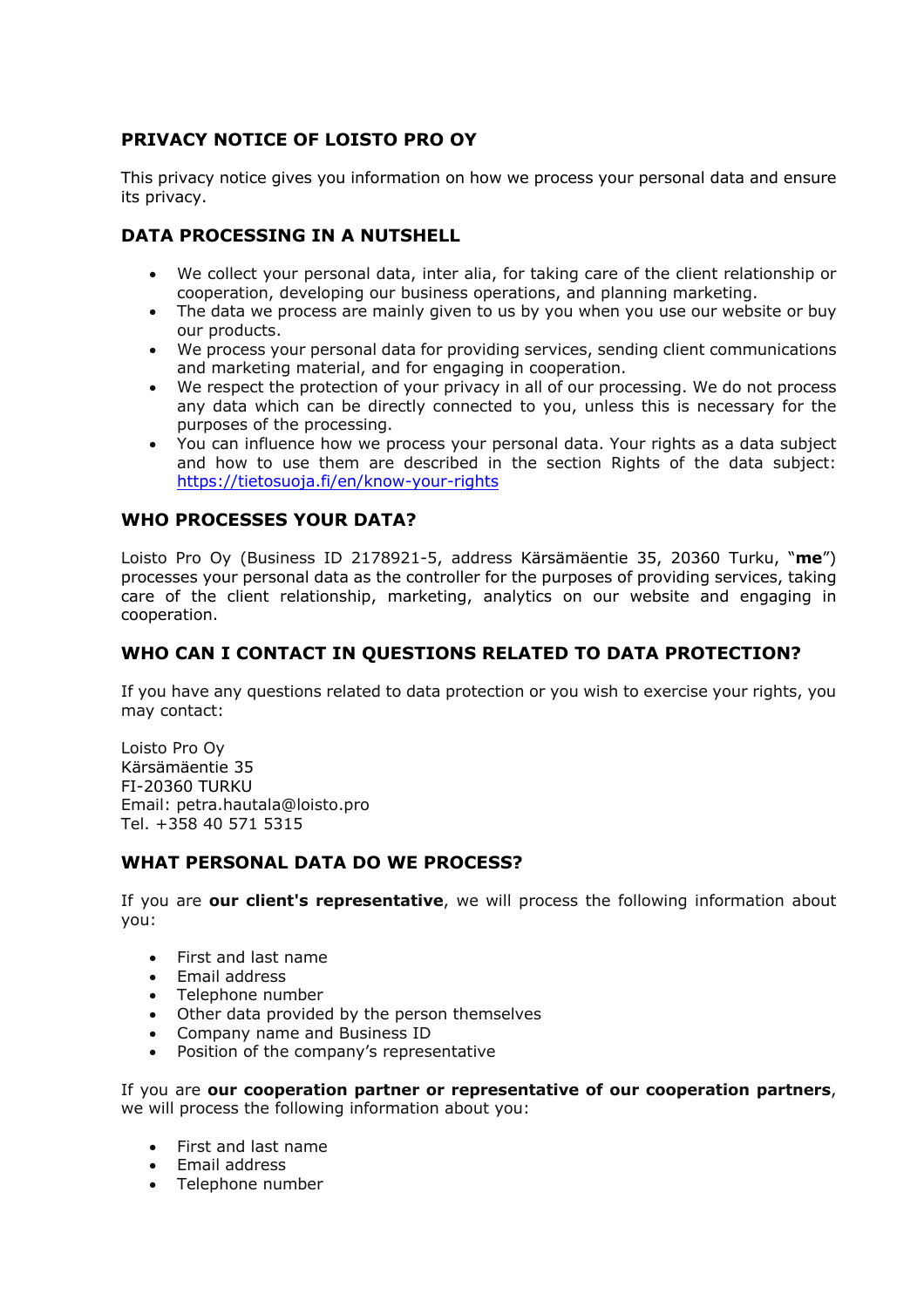- Other data provided by the person themselves
- Company name and Business ID
- Position of the company's representative

If you **visit our website**, we will process the following information about you:

- IP address
- Operating system and device type
- Information about the website from which you enter our website
- information on your activities on our website

If you **use an application provided by us**, we will process the following information about you:

- Name
- Email address
- User name and password

If you are our **private client**, we will process the following information about you:

- First and last name
- Email address
- Telephone number
- Other information provided by the client themselves

## **FOR WHAT PURPOSES DO WE PROCESS YOUR PERSONAL DATA?**

If you are our client, our client's representative, our cooperation partner or our cooperation partner's representative, we will process your personal data for the following purposes:

- For providing and delivering ordered services
- For sending information on a service and its provision
- For registering a personal user account required for using an application
- For sending client communications and marketing communications, such as newsletters
- For analysing how you use our website and for continuously improving the website
- For studying customer satisfaction
- For engaging in cooperation.

### **ON WHAT GROUNDS DO WE PROCESS YOUR DATA?**

If you are our client or representative of our corporate client, we will process your information in order to submit a requested tender or provide a service ordered by you.

We will also process your data on the basis of the legitimate interests resulting from the client relationship or potential client relationship.

If you are our cooperation partner or a representative of our cooperation partner, we will process the data for preparing and implementing a cooperation agreement.

### **FROM WHERE DO WE OBTAIN YOUR PERSONAL DATA?**

We obtain your personal data from you, or if you are a corporate client or a representative of our cooperation partner, we may also obtain your personal data from the company you represent. We may also obtain your contact details from the website of the company you represent or from a publicly available contact information service.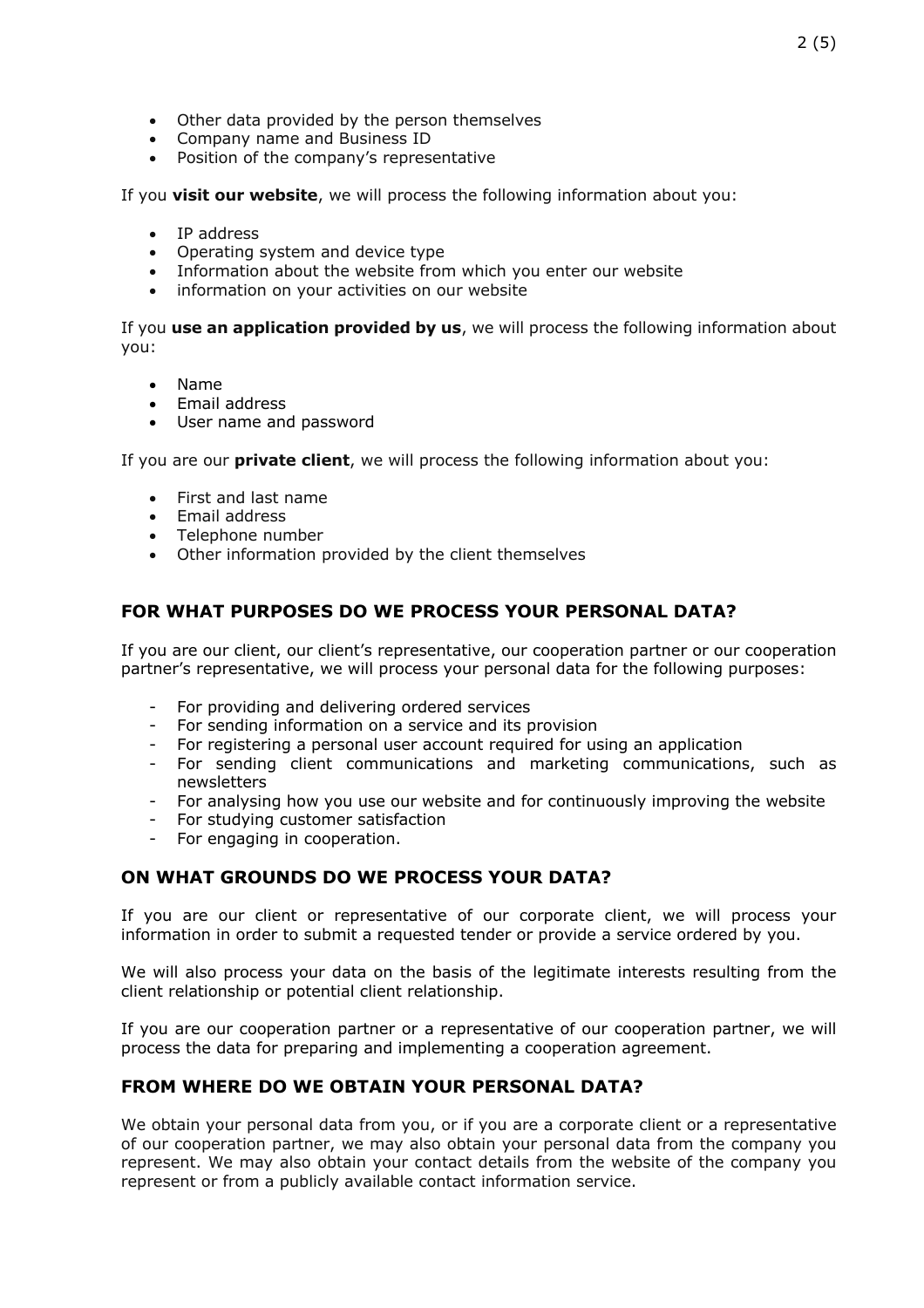# **WHO DO WE SHARE YOUR PERSONAL DATA WITH?**

We will disclose your personal data to the extent permitted and required under applicable legislation.

We have outsourced personal data processing to the following service providers, which process your personal data on our behalf:

- IT system providers
- Communication service providers
- Marketing tool providers.

# **DO WE TRANSFER YOUR DATA OUTSIDE THE EU?**

We do not transfer your personal data outside the EU.

# **WHAT RIGHTS DO YOU HAVE?**

You can exercise your rights by contacting us at:

Loisto Pro Oy Kärsämäentie 35 20360 TURKU Email: petra.hautala@loisto.pro Tel. +358 40 571 5315

### **RIGHT OF ACCESS**

You have the right to obtain from the controller confirmation as to whether we process personal data concerning you. You also have the right to access personal data concerning you as well as information on the processing of your personal data as set out in the Data Protection Regulation.

If you exercise your right to access the information, we will provide you with a copy of the personal data we process. If you request multiple copies, we may charge a reasonable fee for them on the basis of administrative costs.

### **RIGHT TO RECTIFICATION**

You have the right to request us to rectify any incorrect data without undue delay. You also have the right to have incomplete personal data completed by providing a supplementary statement.

### **RIGHT TO ERASURE**

You have the right to have us erase personal data concerning you without undue delay if:

- your personal data are no longer needed for the purposes for which they were collected or otherwise processed
- you withdraw consent on which the processing is based and there are no other legal grounds for the processing of such data
- you object to the processing of your personal data on grounds relating to your particular situation and there are no legitimate grounds for processing, or you oppose the processing of your personal data for direct marketing purposes
- we have processed personal data unlawfully, or
- personal data have to be erased for compliance with a legal obligation we are subject to.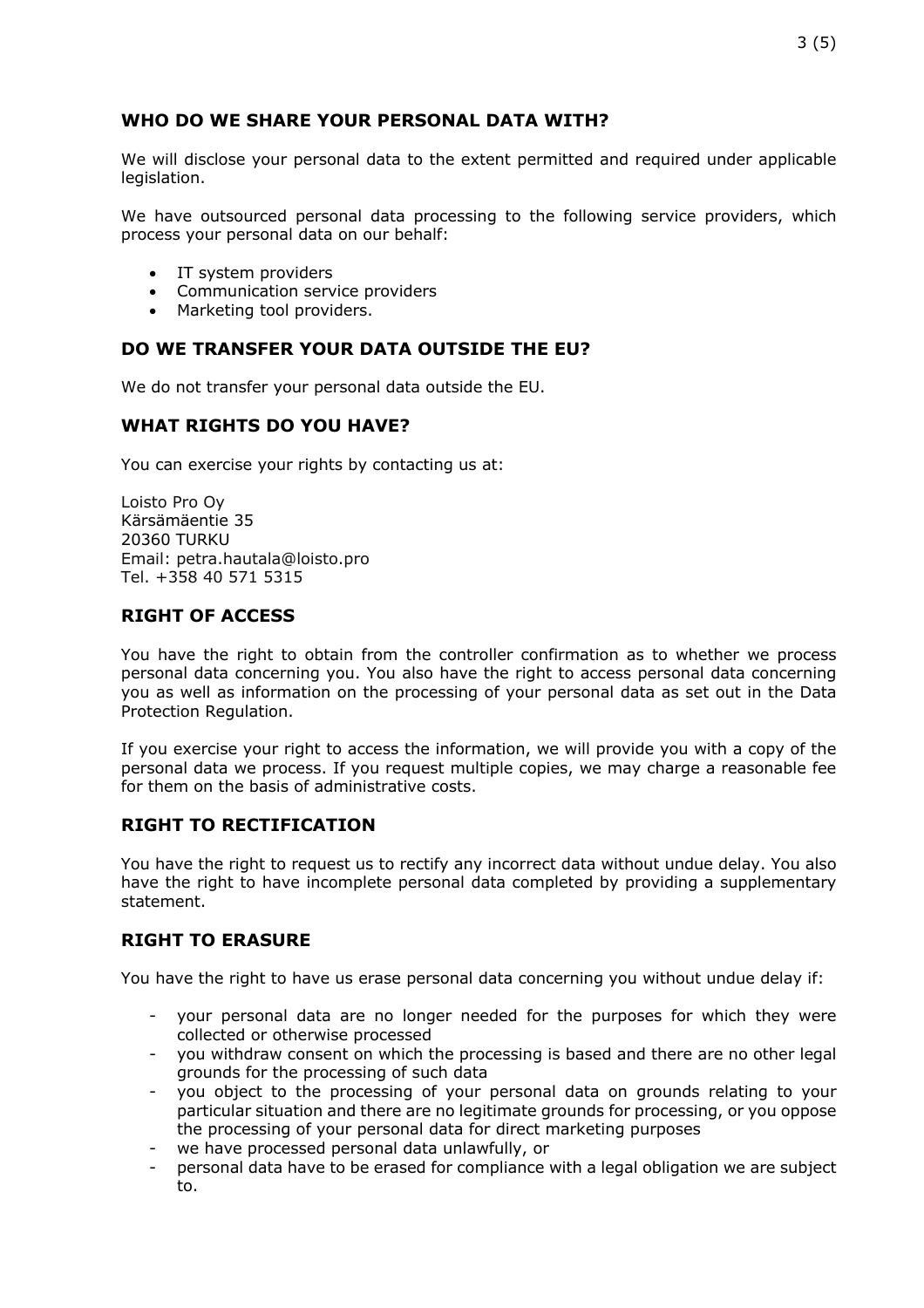## **RIGHT TO RESTRICTION OF PROCESSING**

You have the right to have us restrict processing of your personal data so that your personal data may, in addition to storing, be processed only with your consent or for the establishment, exercise or defence of legal claims or to protect the interests of another person if:

- you contest the accuracy of your personal data, in which case we will restrict processing for a period enabling the controller to verify the accuracy of the personal data
- we process your personal data unlawfully and you oppose the erasure of the personal data and request the restriction of their use instead
- we no longer need your personal data for the purposes of the processing but you require them for the establishment, exercise or defence of legal claims, or
- you have objected to the processing of your personal data on grounds relating to your particular situation and you are waiting for the verification whether our legitimate grounds override the grounds of your objection.

# **RIGHT TO DATA PORTABILITY**

You have the right to receive the personal data provided to us by you in a structured, commonly used and machine-readable format and the right to transmit those data to another controller if:

- our processing is carried out by automated means, and
- the processing is based either on your consent or is necessary for executing our agreement or performing pre-contractual measures upon your request.

The right to data portability is limited to conduct which does not adversely affect the rights and freedoms of others.

## **RIGHT TO OBJECT TO PROCESSING OF PERSONAL DATA**

You have the right to object to the processing of your personal data on grounds relating to your particular situation if there are no legitimate grounds for the processing.

You have the right to object to the processing of your personal data for marketing purposes. You can prevent the sending of our newsletter by clicking the link in the messages to unsubscribe from marketing communications.

## **RIGHT TO LODGE A COMPLAINT WITH A SUPERVISORY AUTHORITY**

You have the right to lodge a complaint with the Data Protection Ombudsman (https://tietosuoja.fi/en/notification-to-the-data-protection-ombudsman), if you find that your rights under the Data Protection Regulation have been breached in the processing of the personal data.

### **HOW LONG DO WE STORE YOUR PERSONAL DATA?**

We will store your personal data for as long as is necessary for the purposes for which the personal data are processed or for complying with our legal obligations. In the storage periods, we will take into account, for example, the periods for filing suit as set out in legislation and bookkeeping obligations.

Personal data collected for marketing purposes will be stored until we are requested to stop processing such personal data for marketing purposes.